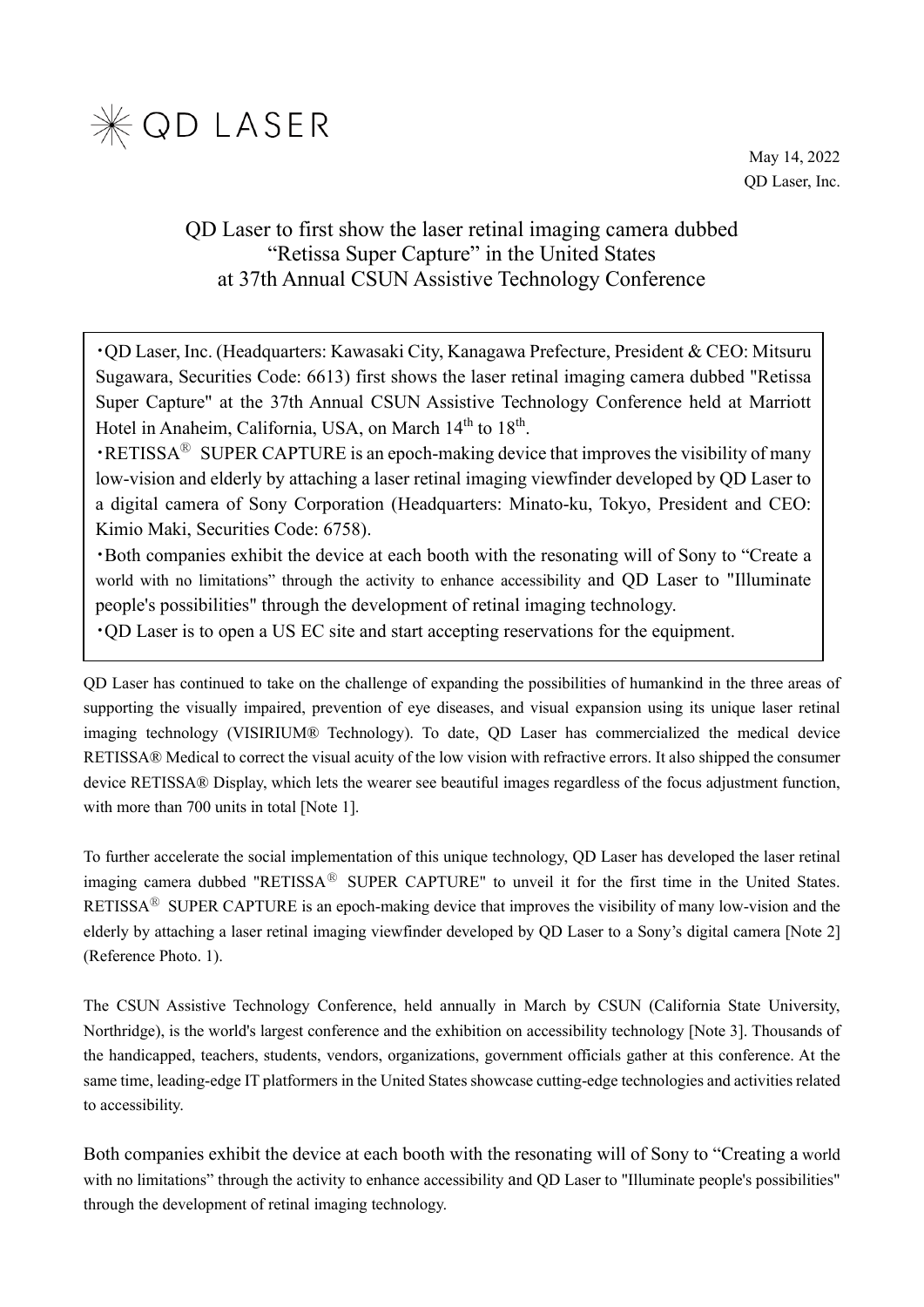The exhibitions and announcements of both companies are as follows:

**・ QD Laser Booth # 1006:** Visitors can experience the latest prototype of Sony's compact digital still camera DSC-HX99 equipped with the QD Laser-produced latest ultra-compact laser retinal imaging viewfinder. Visitors will experience its portability leading to moving freely and shooting enjoyment.

**・Sony booth # 1003**: Visitors will experience Sony's full-frame mirrorless interchangeable-lens camera Alpha 7 IV equipped with a QD Laser-produced laser retinal imaging viewfinder.

・**Video**:" Sony booth display With My Eyes #3 video entitled " Discovering a World of My Own" with English subtitles and audio guides[Note 4].

・**Presentation** (40 minutes from 16:20 on March 16th, US time): QD Laser will give a presentation at the conference session. The talk includes the principle of laser retinal imaging, vision improvement, and safety based on Japanese and European clinical trials, features of laser retinal projection camera RETISSA<sup>®</sup> SUPER CAPTURE, and how to use it. Q & A session follows the detailed presentation.

QD Laser will open a US EC site, start accepting reservations for equipment and promote market penetration and social implementation. The outline of the EC site is as follows:

・[QD Laser Official EC Site Home Page](https://shop.qdlaser.com/)

[・](https://shop.qdlaser.com/products/retissa-super-capture)[Retissa Super Capture product page](https://shop.qdlaser.com/products/retissa-super-capture)

## [NOTE 1]

QD Laser Quarterly Financial Results Briefing 3rd Quarter of FY2021. <https://contents.xj-storage.jp/xcontents/AS81911/80c1ed71/1d24/4927/8b49/4ea8efb519c8/140120220209584674.pdf>

## [NOTE 2]

QD Laser's release on "Commercialization of three new laser retinal projection devices" (in Japanese) <https://www.qdlaser.com/uploads/2021/12/20211214-1.pdf>

#### [NOTE 3]

37th Annual CSUN Assistive Technology Conference [https://www.csun.edu/cod/conference/sessions/2022/index.php/public/website\\_pages/view/1](https://www.csun.edu/cod/conference/sessions/2022/index.php/public/website_pages/view/1)

#### [NOTE 4]

QD Laser launched a project dubbed "With My Eyes" to change the "difficult to see" of low vision people who have visual inconvenience even when wearing corrective glasses into "Better or More to see." In the course of the project activity, QD Laser released the video of With My Eyes #3 under the support of Sony Corporation, where low vision para swimmer Kota Shimizu carries "RETISSA SUPER CAPTURE" and sees the sea with his own eyes. He said, "I saw the size of the ocean that stretched forever and the colorful world under the sea through the device!" The video features how he has come to notice what seeing indicates.



Reference Photo. 1 Sony's (a) compact digital still camera, and (b) mirrorless interchangeable-lens camera, both equipped with a QD Laser-produced laser retinal imaging viewfinder.